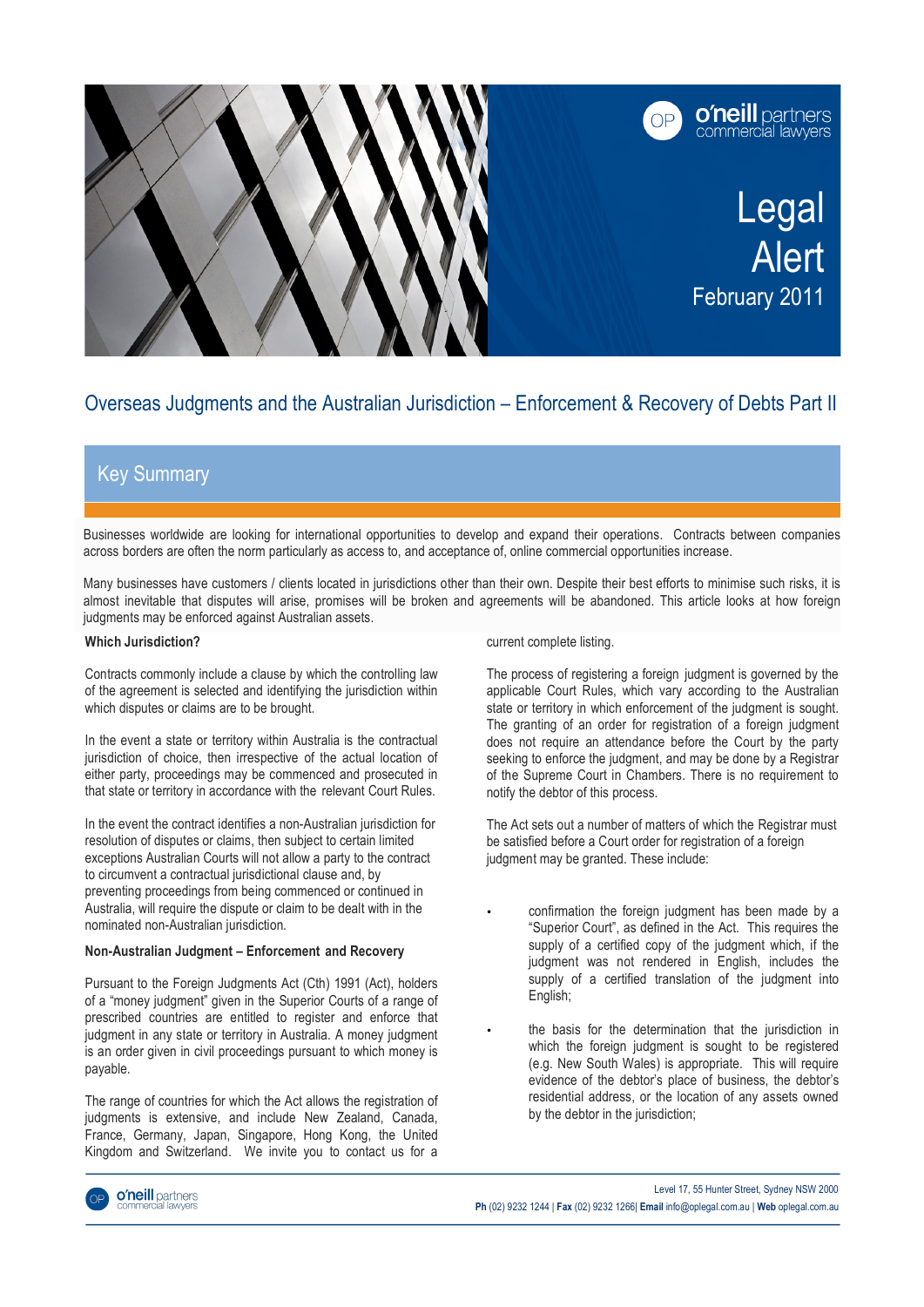## Overseas Judgments and the Australian Jurisdiction – Enforcement & Recovery of Debts Part II - February 2011

- confirmation that the foreign judgment remains unsatisfied and enforceable (e.g. that it has not been set aside);
- identification of the amount the debtor owes the creditor under the judgment, including identification of any partpayments that may have been made by the debtor; and
- calculation of any interest claimed in respect of the foreign judgment debt and the basis for that calculation, e.g. by reference to contractual terms.

If satisfied of those matters, the Court will then issue a Notice of Registration. The Notice of Registration must then be served on the debtor. The Notice of Registration will specify a notice period, determined on a case-by-case basis, within which the debtor is allowed to take steps in order to seek to set aside the judgment if it is entitled to do so, for example by establishing the foreign judgment had been improperly obtained. A creditor must wait until the expiry of that notice period before undertaking any steps to enforce its registered judgment.

#### **Enforcement Options**

If full payment of the judgment debt has not been forthcoming from the debtor by the end of the notice period, there are a variety of enforcement options available to a creditor to recover the amount due under the registered judgment, including:

examination summons – these orders may be sought in respect of either personal or corporate debtors. Such an order may require the debtor to provide to the Court for inspection documents regarding its financial circumstances or for the debtor to appear before the Court in order to answer questions regarding matters relevant to the payment of the judgment debt. Strictly speaking, these orders are fact-finding tools rather than enforcement tools, but may be powerful aids to achieving successful enforcement;

- writ of execution these are orders for a Court-enforced sale of land or other assets of the debtor in order to satisfy the judgment debt;
- used in the case of personal debtors as they may entitle the creditor to enforce its judgment by way of wage or salary deductions directly from a debtor's employer to ensure payment of the debt. Such orders may also be sought against those persons who owe the debtor monies, such that those monies are paid directly to the foreign judgment creditor in satisfaction of the judgment debt, thereby bypassing those monies passing first through the hands of the judgment debtor – when used in conjunction with an examination summons, this can dramatically improve recoverability against a corporate debtor;
- bankruptcy notice / sequestration order these orders are applicable only in the case of personal debtors. Such orders require payment within 21 days of service of the notice, failing which the creditor is entitled to seek an order from the Court for the appointment of a trustee in bankruptcy to the debtor; and
- statutory demand / winding up application these orders are applicable only in the case of corporate debtors. Such orders require payment within 21 days of service of the demand, failing which the creditor is entitled to seek an order from the Court for the appointment of a liquidator to the debtor.

Given the different characteristics of the various enforcement options, the creditor's enforcement choice of action will depend upon the individual circumstances of the debtor.

### **Conclusion**

In light of the steps involved when seeking to enforce a foreign judgment in Australia, companies doing business with parties in Australia should consider, from the outset of entering into the business relationship, whether it may be preferable, quicker and more cost effective to specify in their agreement that disputes or claims are to be resolved in Australia, rather than offshore and subsequently sought to be enforced in Australia.

*This article was prepared by Colin Brown, a partner in our insolvency and reconstruction team. We invite you to contact Colin or Michael O'Neill, should you have any questions or require any further information about the matters discussed in this article.*

*The contents of this article are intended to provide only a general summary on matters of interest and are not comprehensive, nor does this article constitute legal advice. You should seek legal or other professional advice before acting or relying on any of the contents of this article.*

© O'Neill Partners – Commercial Lawyers, 2011